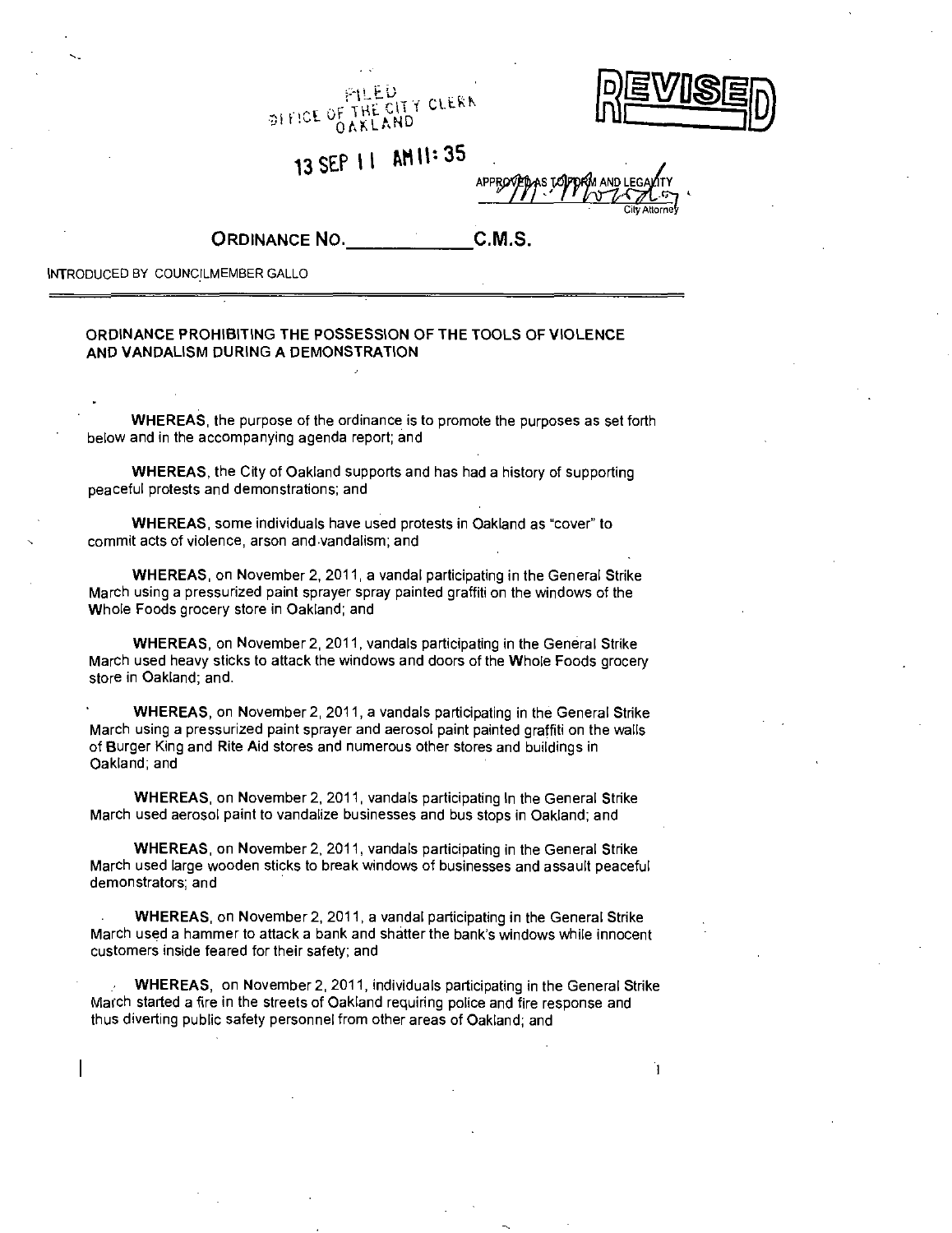WHEREAS, on January 28, 2012, vandals participating in the Move In Day March and carrying hand-made shields, some as large as 3 feet tall by 6 feet wide and made out of corrugated steel, advanced on police officer lines in an effort to break through and illegally occupy the Kaiser Convention Center; and

WHEREAS, on January 28, 2012, to provoke the police, vandals participating in the Move In Day March threw objects at the police from behind the protection of a phalanx of home-made shields; and

WHEREAS, shields used by persons endanger the safety of police officers and peaceful protestors. The shields block the view of protestors and police, help conceal weapons from the vision of police officers, may be used to hit police officers, and protect aggressors who hide behind them to throw bottles and rocks at police officers; and

WHEREAS, on January 28, 2012, vandals participating in the Move In Day March used paint to spew graffiti throughout Frank H. Ogawa Plaza, and

WHEREAS, on January 28, 2012, a vandal participating in the Move-In Day March used a large wrench to open illegally a fire hydrant to deter police response; and

WHEREAS,'on May 1, 2012, vandals participating in the May Day Protest used spray paint to spew graffiti throughout Frank H. Ogawa Plaza, and

WHEREAS, May 1, 2012, vandals participating in the May Day Protest brandished and threatened police officers with weapons made from large poles and sticks, and

WHEREAS, May 1, 2012, a vandals participating in the May Day Protest used a large wrench, large poles, and sticks to strike police cars and attack businesses, and

WHEREAS, on May 1, 2012,vandals participating in the May Day Protest used fire accelerant to light an Oakland police car on fire and to start other fires, and

WHEREAS, on May 1, 2012, vandals participating in the May Day Protest and seeking to incite police, threw projectiles filled with paint at police officers, injuring at least one officer, and

WHEREAS, on May 1, 2012, vandals participating in the May Day Protest, to provoke the police, threw objects at the police from behind the protection of a of homemade shields; and.

WHEREAS, May 1, 2012, a vandals participating in the May Day Protest threw fireworks into crowds and at police officers in an effort to incite violence and unrest, and

WHEREAS, on May 1, 2012, a peaceful march scheduled for the same day had changed its route when individuals bearing shields joined the march; and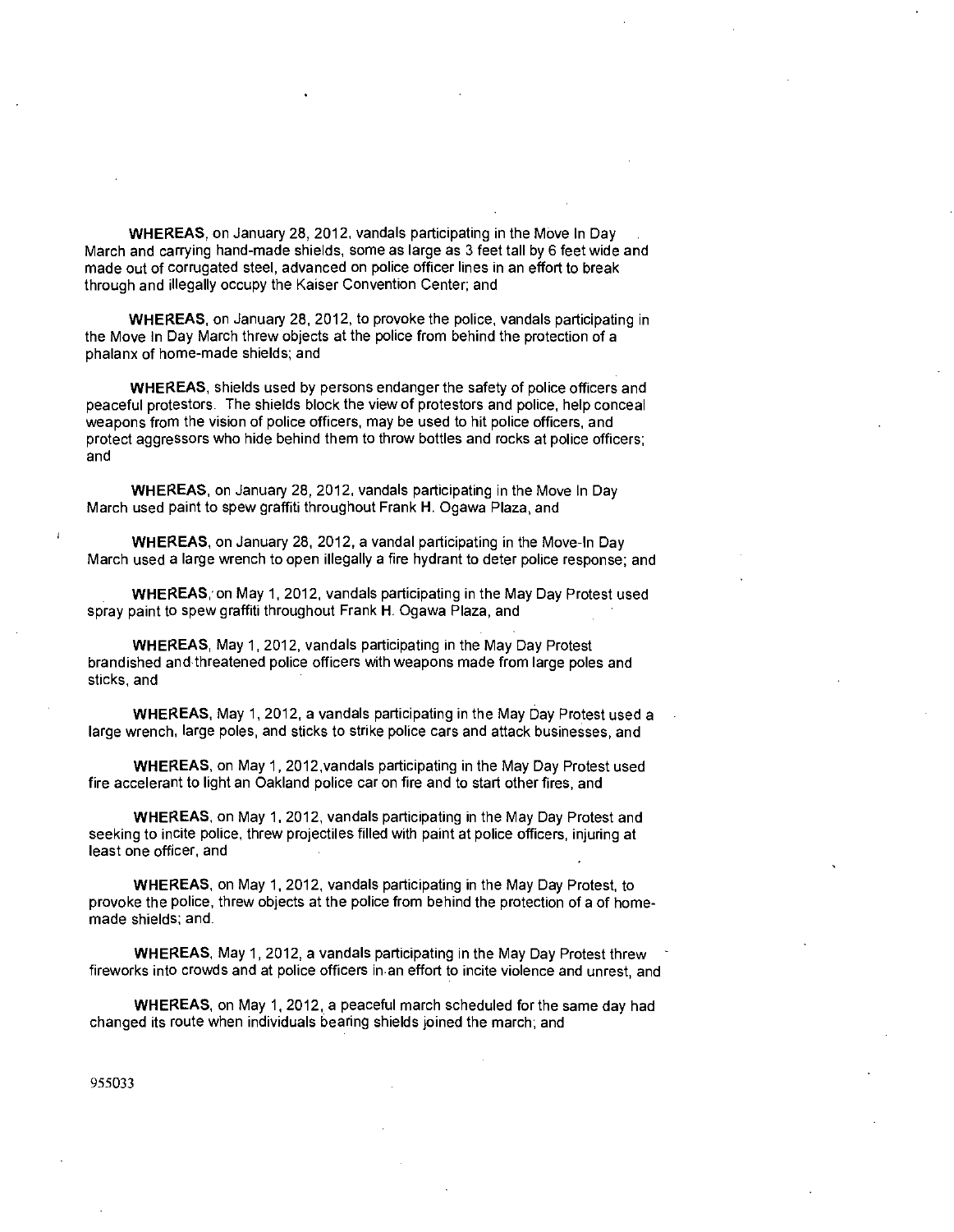WHEREAS, on July 13, 2013, vandals participating in the protests over the George Zimmerman verdict smashed windows of the Oaklandish store, and

WHEREAS, on July 14, 2013, vandals participating in the protests over the George Zimmerman verdict smashed windows at the Awaken Cafe and injured two customers with the shattered glass, and

WHEREAS, on July 14, 2013, vandals participating in the protests over the George Zimmerman verdict smashed windows at Chase Bank, Dogwood, and Beeline Glass; and

WHEREAS, on July 15, 2013, vandals participafing in the protests over the George Zimmerman verdict smashed windows at The Men's Warehouse near 15<sup>th</sup> Street and Broadway; and

WHEREAS, on July 15, 2013, vandals participating in the protests over the George Zimmerman verdict smashed windows at Youth Radio, and

WHEREAS, on July 15, 2013, vandals participating in the protests over the George Zimmerman verdict smashed windows at Comerica Bank.

WHEREAS, that same day a vandal attempting to smash windows at Flora Restaurant and Bar hit a waiter in the face with the hammer the vandal was using; and

WHEREAS, sticks, poles, or other rigid supports, impact-resistant shields, sling shots, hammers, large wrenches, fireworks, paint projectiles, and fire accelerants can readily be used as weapons to hit or poke other persons; and

WHEREAS, the City has a significant governmental interest in preventing such use of sticks, poles, impact-resistant shields, sling shots, hammers, large wrenches, fireworks, paint projectiles, and fire accelerants in areas of high concentrations of people and limited means of escape, such as when there is a demonstrafion; and

WHEREAS, Impact-resistant shields, aerosol spray cans, pressurized paint sprayers, sling shots, hammers, large wrenches for opening fire hydrants, fireworks,, paint projectiles, &nd fire accelerants are tools of individuals who seek to vandalize, damage property, injure nonviolent demonstrators, and incite police; and

WHEREAS, persons carrying or in the possession of impact-resistant shields, aerosol spray cans, pressurized paint sprayers, sling shots, hammers, large wrenches for opening fire hydrants, fireworks, paint projectiles, or fire accelerant endanger the safety of peaceful demonstrators by subjecfing them to violence, the threat of violence and creating riotous and unlawful conditions; and.

WHEREAS, the City has authority under the United States Constitution to adopt reasonable time, place, and manner regulations of speech in the City; and

WHEREAS, the United States Court of appeals for the Ninth Circuit, has upheld the constitutionality of a Los Angeles ordinance prohibifing possession, during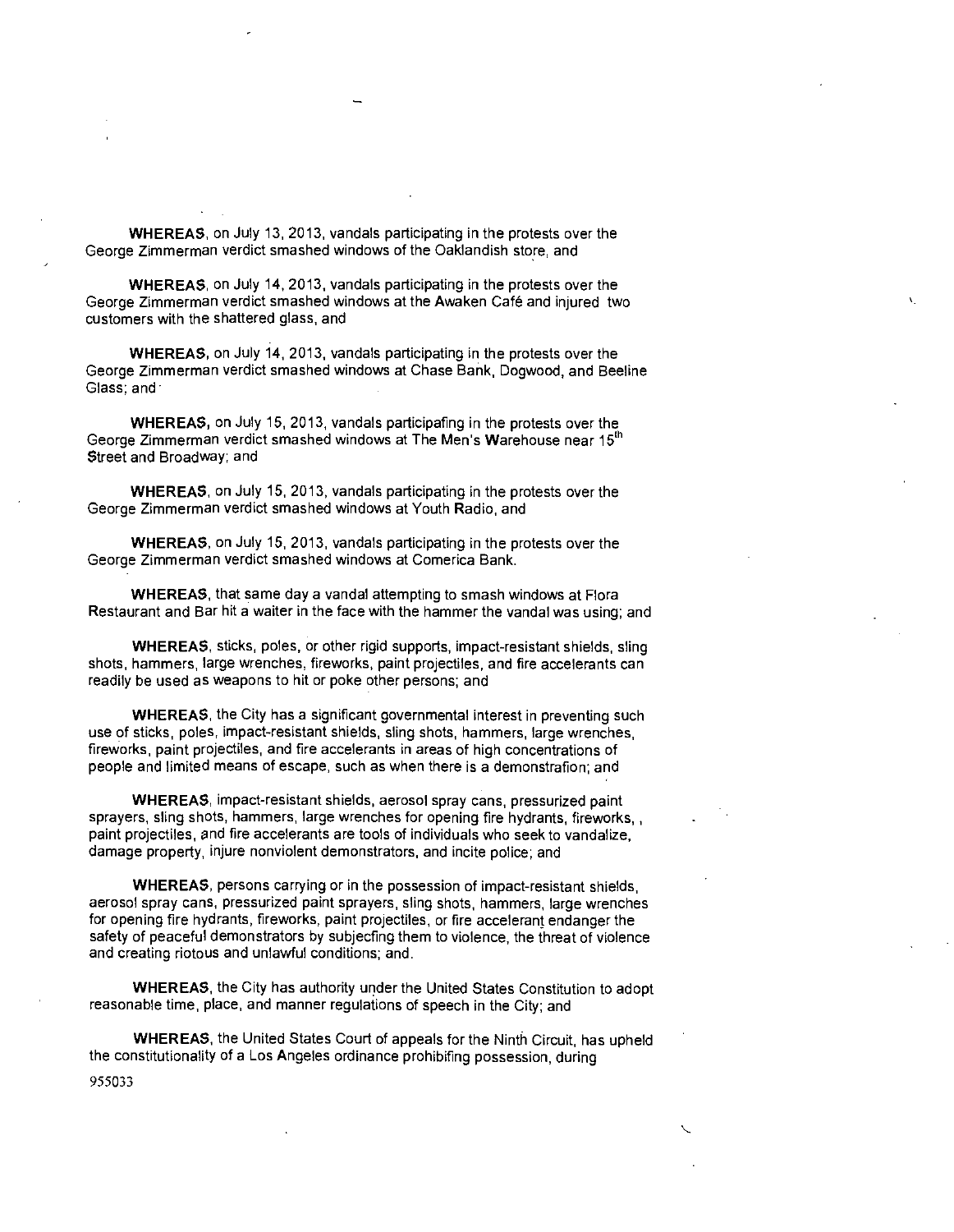demonstrations, of items such as large sticks and poles that can be used as weapons; and

WHEREAS, the City of Salt Lake City enacted and Implemented, without legal challenge, regulafions that prohibited citizens from carrying various dangerous items while participating in demonstrations at the 2002 Winter Olympics; and

WHEREAS, the City has a vital and substantial interest in safeguarding its citizens against the recurrence of violence and in protecting its police force from violent acts that have occurred at demonstrations in Oakland; and

WHEREAS, the City has a vital and substantial interest in safeguarding the property of citizens against damage and destruction and in protecting its ovm property from damage and destruction during demonstrations; and

WHEREAS, this ordinance makes demonstrations safer by banning materials that have become dangerous weapons without depriving citizens of the opportunity to march or protest with 'traditional' picket signs and other means of communication; and

WHEREAS, this ordinance does not prohibit leaflets, photographs, megaphones, or a panoply of other devices used for communicafing a message or getting attention during demonstrations; and

WHEREAS, the following regulations are narrowly tailored to address the foregoing governmental interests because they leave ample alternatives for communicafion, are not substanfially broader than necessary, and promote substanfial government interests that would be achieved less effectively absent these regulations;

Now therefore,

## **THE COUNCIL OF THE CITY OF OAKLAND DOES ORDAIN AS FOLLOWS:**

SECTION 1. The following is added to the Oakland Municipal Code. Chapter 9.36 - Weapons.

Article VI,

Section 9.36.500. Tools of Violence and Vandalism at Demonstrations

A. Definitions.

The following definitions shall apply only for the purposes of this section.

'Club" means a length greater than 12 inches of lumber, wood, or metal, unless that object is one-fourth half inch or less in thickness and two inches or less in width or, if **Formatted:** Strikethrough not generally rectangular in shape, such object shall not exceed three-quarter inch in its thickest dimension. Nothing in this secfion shall prohibit a disabled person from carrying a cane, walker, or similar device necessary for mobility so that the person may participate in a demonstration. Club shall not include an umbrella or camera tripod or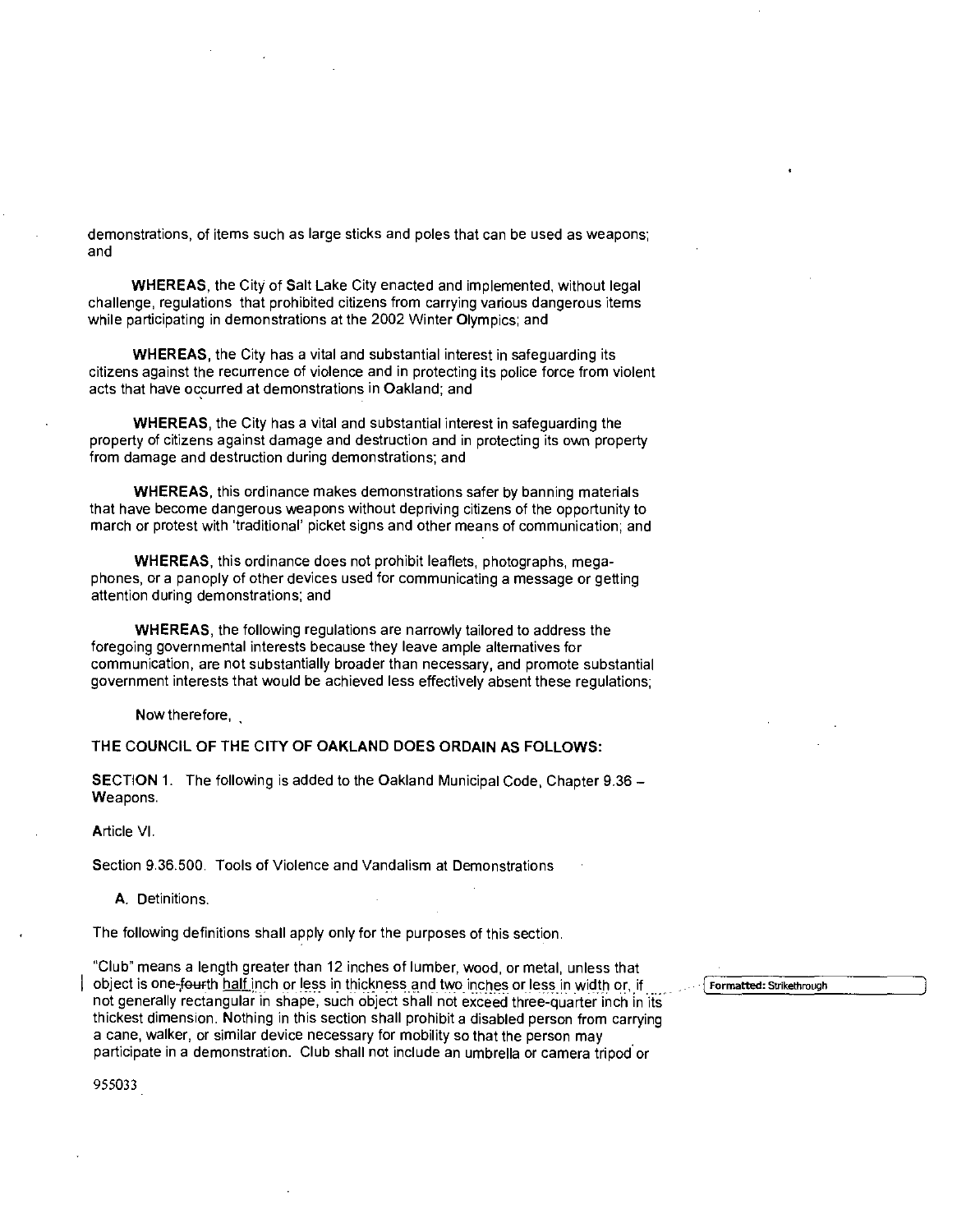#### monopod.

"Painfing Device" means any aerosol paint can or pressurized paint sprayer, including but not limited to, any improvised device.

"Paint Projecfile" means any container, including a plastic bag or balloon, and containing paint and designed to be thrown or projected.

"Shield" means any metal sheet more than 24 inches wide and held by straps or a handle attached on the holder's side of the metal sheet and designed to provide impact protection for the holder.

"Wrench" means a wrench with a span greater than or expandable to one and a quarter inches standard or 30 millimeters metric and of a length of 12 inches or more.

#### B. Weapons and Vandalism Tools Prohibited.

No person shall carry or possess a Club, fire accelerant, fireworks. Painting Device, Paint Projectile, Shield, sling shot, hammer, or Wrench while participating in any demonstrafion.

#### C. Exempfions.

The prohibifions of this section shall not apply to any law enforcement agency employee, fire service agency employee, or public works employee who is carrying out official duties.

### D. Penalties.

1. Any person violating Subsecfion B is guilty of a misdemeanor punishable by imprisonment In the county jail not exceeding six months or by fine not exceeding one thousand dollars (\$1,000.00) or by both.

2. Remedies under this chapter are in addition to and do not supersede or limit any and all other remedies, civil or criminal. The remedies provided for herein shall be cumulative and not exclusive.

#### SECTION 2. Severability.

If any article, section, subsecfion sentence, clause or phrase of this ordinance or exhibit is held to be invalid or unconstitutional, the offending portion shall be severed and shall not affect the validity of remaining portions, which shall remain in full force and effect.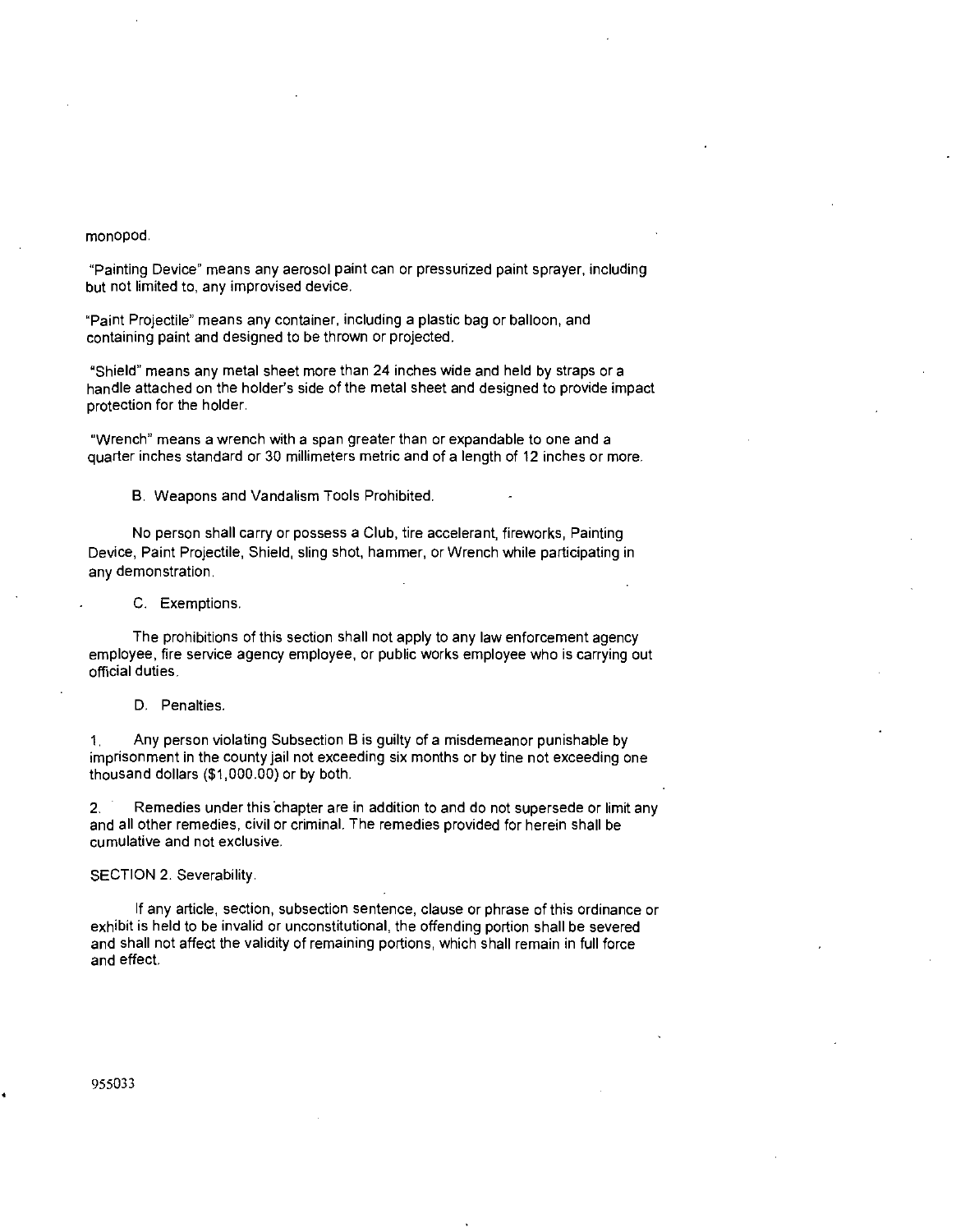## SECTION 3. Effective Date.

This ordinance shall become effective immediately on final adoption if it receives six or more affirmative votes; othenwise it shall become effective upon the seventh day after final adoption.

SECTION 4. Status Report. The Status of the Contract of Contract Section 1. 1999. The Contract of Status Report.

The City Administrator's Office shall return to the City Council within 24 months of the enactment of this ordinance with a status report.

IN COUNCIL, OAKLAND. CALIFORNIA, . 20

PASSED BY THE FOLLOWING VOTE:

AYESl- BROOKS, KALB, KAPLAN,-GALLO, GIBSON MCELHANEY, REID, SCHAAF and PRESIDENT KERNIGHAN, NOES - ABSENT - ABSTENTION -

ATTEST:

LaTonda Simmons City Clerk and Clerk of the Council of the City of Oakland, California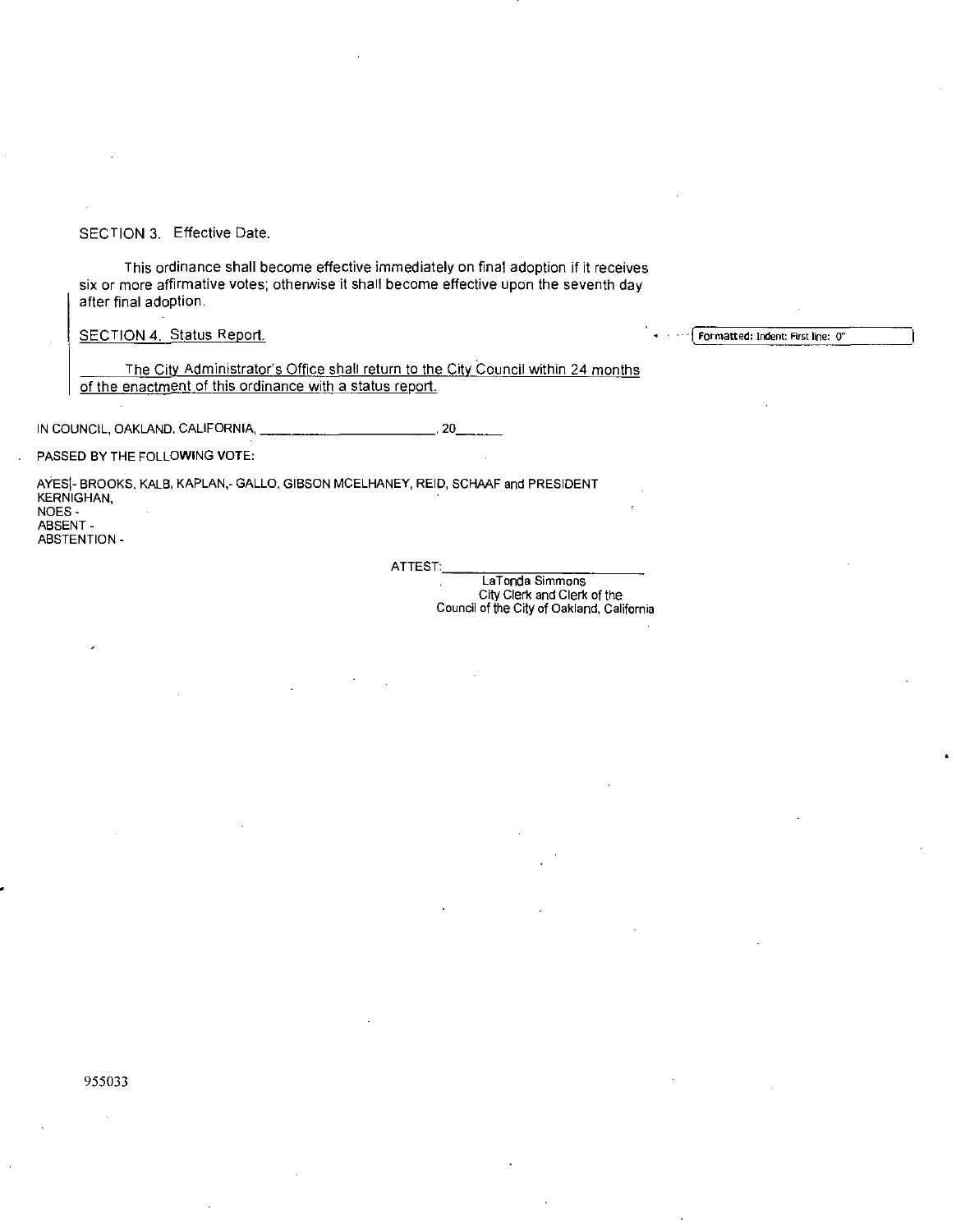**I Y UO EIN I S I S I W I S I W I S I LEW I S I LEW I S I W I S I W I S I W I S I W O IN Y S I W O I W I W O I W** 



 $C.M.S.$ 

INTRODUCED BY COUNCILME

## **ORDINANCE PROHIBITING THE POSSESSION OF THE TOOLS OF VIOLENCE AND VANDALISM DURING A DEMONSTRATION**

WHEREAS, the purpose of the ordinance is to promote the purposes as set forth below and in the accompanying agenda report; and ^

WHEREAS, the City of Oakland supports and has had a history of supporting peaceful protests and demonstrations; and

WHEREAS, some individuals have used protests in Oakland as "cover" to commit acts of violence, arson and vandalism; and

WHEREAS, on November 2, 2011, a vandal participating in the General Strike March using a pressurized paint sprayer spray painted graffiti on the windows of the Whole Foods grocery store in Oakland; and

WHEREAS, on November 2, 2011, vandals participating in the General Strike March used heavy sticks to attack the windows and doors of the Whole Foods grocery store in Oakland; and.

WHEREAS, on November 2, 2011, a vandals participating in the General Strike March using a pressurized paint sprayer and aerosol paint painted graffiti on the walls of Burger King and Rite Aid stores and numerous other stores and buildings in Oakland; and

WHEREAS, on November 2, 2011, vandals participating in the General Strike March used aerosol paint to vandalize businesses and bus stops in Oakland; and

WHEREAS, on November 2, 2011, vandals participating in the General Strike March used large wooden sticks to break windows of businesses and assault peaceful demonstrators; and

WHEREAS, on November 2, 2011, a vandal participating in the General Strike March used a hammer to attack a bank and shatter the bank's windows while innocent customers inside feared for their safety; and

WHEREAS, on November 2, 2011, individuals participating in the General Strike March started a fire in the streets of Oakland requiring police and fire response and thus diverting public safety personnel from other areas of Oakland; and

 $\mathbf{1}$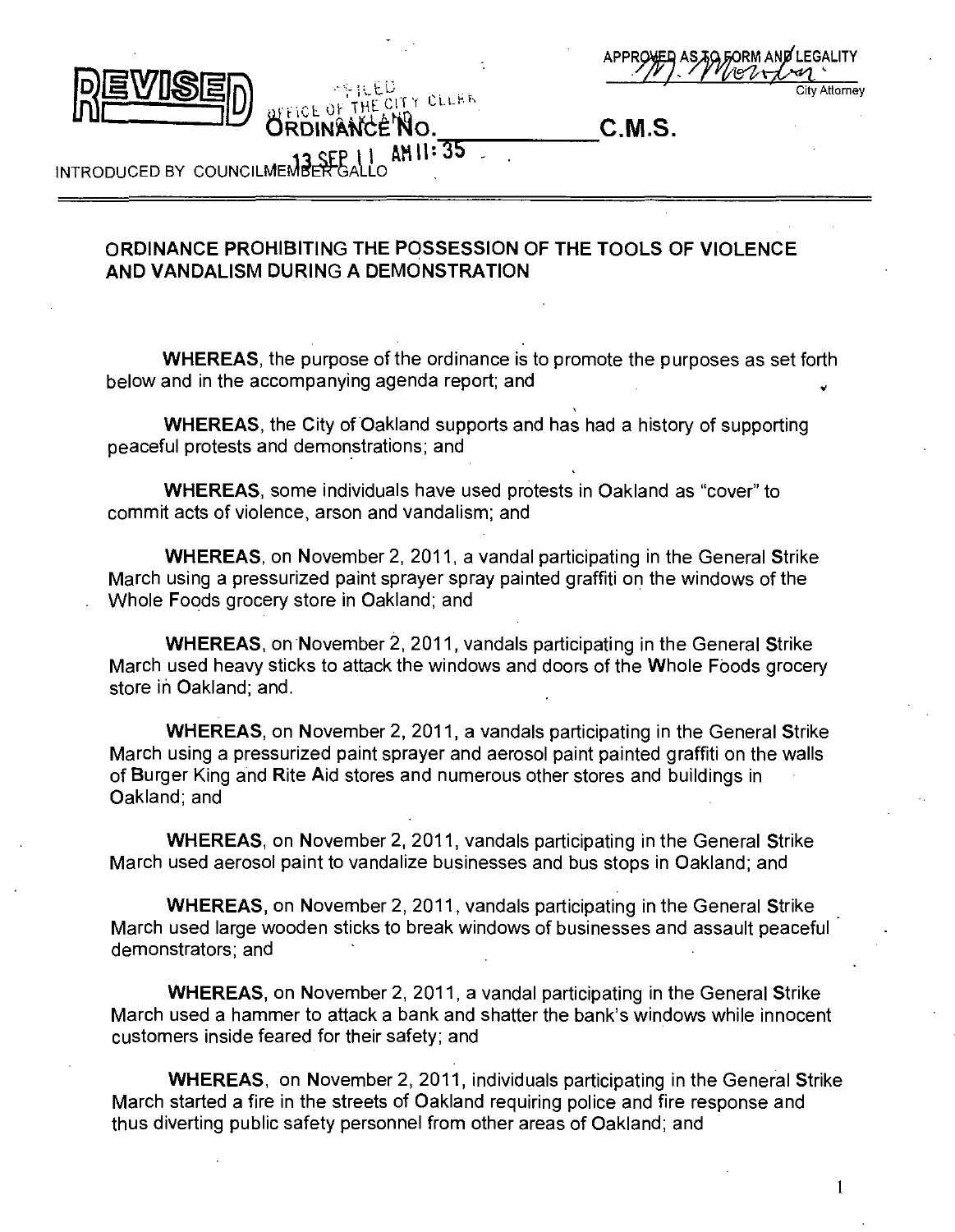WHEREAS, on January 28, 2012, vandals participating in the Move In Day March and carrying hand-made shields, some as large as 3 feet tall by 6 feet wide and made out of corrugated steel, advanced on police officer lines in an effort to break through and illegally occupy the Kaiser Convention Center; and

WHEREAS, on January 28, 2012, to provoke the police, vandals participating in the Move In Day March threw objects at the police from behind the protection of a phalanx of home-made shields; and

WHEREAS, shields used by persons endanger the safety of police officers and peaceful protestors. The shields block the view of protestors and police, help conceal weapons from the vision of police officers, may be used to hit police officers, and protect aggressors who hide behind them to throw bottles and rocks at police officers; and

WHEREAS, on January 28, 2012, vandals participating in the Move In Day March used paint to spew graffiti throughout Frank H. Ogawa Plaza, and

WHEREAS, on January 28, 2012, a vandal participating in the Move-In Day March used a large wrench to open illegally a fire hydrant to deter police response; and

WHEREAS, on May 1, 2012, vandals participating in the May Day Protest used spray paint to spew graffiti throughout Frank H. Ogawa Plaza, and

WHEREAS, May 1, 2012, vandals participating in the May Day Protest brandished and threatened police officers with weapons made from large poles and sticks, and

WHEREAS, May 1, 2012, a vandals participating in the May Day Protest used a large wrench, large poles, and sticks to strike police cars and attack businesses, and

WHEREAS, on May 1, 2012,vandals participating in the May Day Protest used fire accelerant to light an Oakland police car on fire and to start other fires, and

WHEREAS, on May 1, 2012, vandals-participating in the May Day Protest and seeking to incite police, threw projectiles filled with paint at police officers, injuring at least one officer, and

WHEREAS, on May 1, 2012, vandals participating in the May Day Protest, to provoke the police, threw objects at the police from behind the protection of a of homemade shields; and.

WHEREAS, May 1, 2012, a vandals participating in the May Day Protest threw fireworks into crowds and at police officers in an effort to incite violence and unrest, and

WHEREAS, on May 1, 2012, a peaceful march scheduled for the same day had changed its route when individuals bearing shields joined the march; and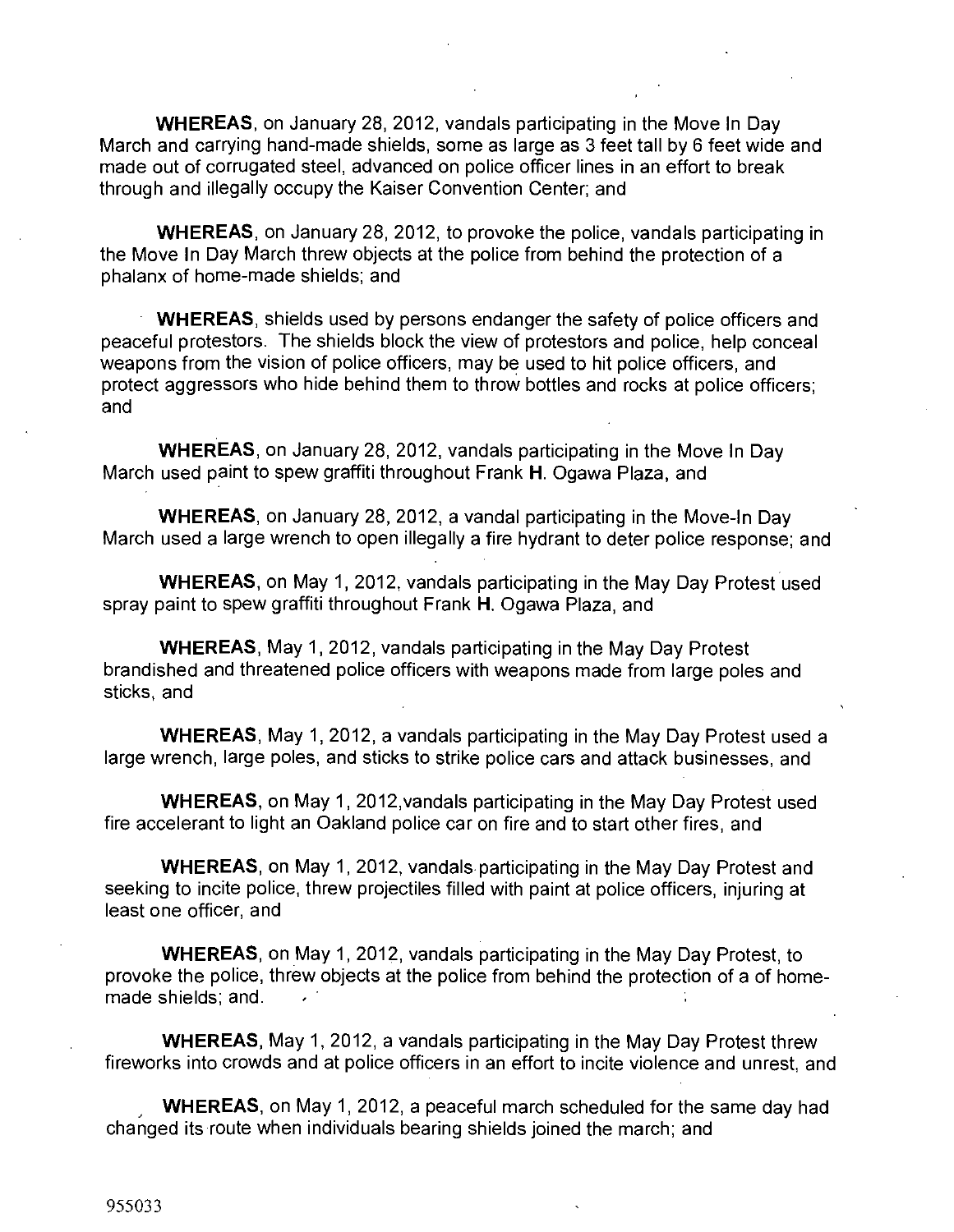WHEREAS, on July 13, 2013, vandals participating in the protests over the George Zimmerman verdict smashed windows of the Oaklandish store, and

WHEREAS, on July 14, 2013, vandals participating in the protests over the George Zimmerman verdict smashed windows at the Awaken Café and injured two customers with the shattered glass, and

WHEREAS, on July 14, 2013, vandals participating in the protests over the George Zimmerman verdict smashed windows at Chase Bank, Dogwood, and Beeline Glass; and

V

WHEREAS, on July 15, 2013, vandals participating in the protests over the George Zimmerman verdict smashed windows at The Men's Warehouse near  $15^{\text{th}}$ Street and Broadway; and

WHEREAS, on July 15, 2013, vandals participating in the protests over the George Zimmerman verdict smashed windows at Youth Radio, and

WHEREAS, on July 15, 2013, vandals participating in the protests over the George Zimmerman verdict smashed windows at Comerica Bank.

WHEREAS, that same day a vandal attempting to smash windows at Flora Restaurant and Bar hit a waiter in the face with the hammer the vandal was using; and

WHEREAS, sticks, poles, or other rigid supports, impact-resistant shields, sling shots, hammers, large wrenches, fireworks, paint projectiles, and fire accelerants can readily be used as weapons to hit or poke other persons; and

WHEREAS, the City has a significant governmental interest in preventing such use of sticks, poles, impact-resistant shields, sling shots, hammers, large wrenches, fireworks, paint projectiles, and fire accelerants in areas of high concentrations of people and limited means of escape, such as when there is a demonstration; and

WHEREAS, impact-resistant shields, aerosol spray cans, pressurized paint sprayers, sling shots, hammers, large wrenches for opening fire hydrants, fireworks, , paint projectiles, and fire accelerants are tools of individuals who seek to vandalize, damage property, injure nonviolent demonstrators, and incite police; and

WHEREAS, persons carrying or in the possession of impact-resistant shields, aerosol spray cans, pressurized paint sprayers, sling shots, hammers, large wrenches for opening fire hydrants, fireworks, paint projectiles, or fire accelerant endanger the safety of peaceful demonstrators by subjecting them to violence, the threat of violence and creating riotous and unlawful conditions; and.

WHEREAS, the City has authority under the United States Constitution to adopt reasonable time, place, and manner regulations of speech in the City; and

WHEREAS, the United States Court of appeals for the Ninth Circuit, has upheld the constitutionality of a Los Angeles ordinance prohibiting possession, during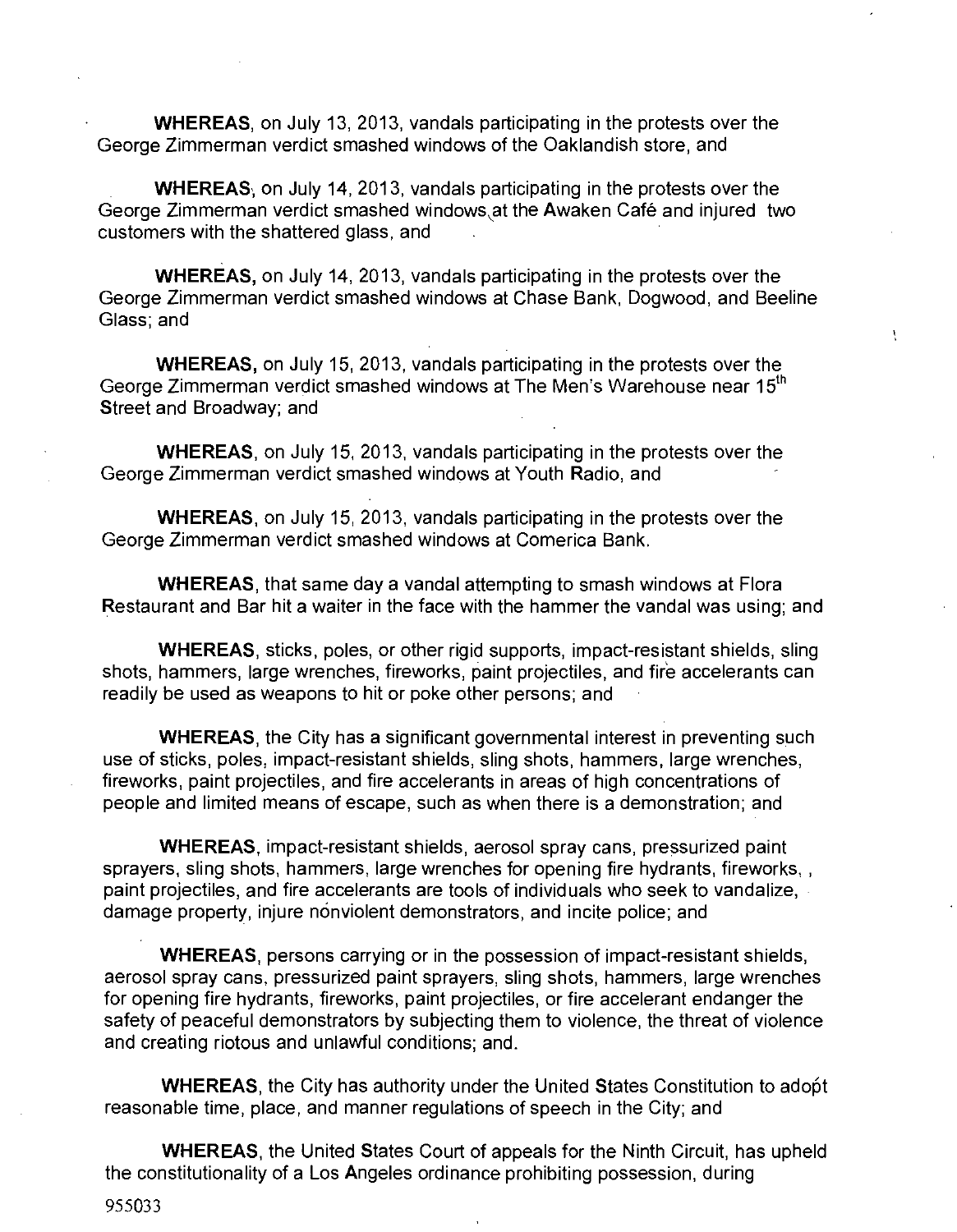demonstrations, of items such as large sticks and poles that can be used as weapons; and

WHEREAS, the City of Salt Lake City enacted and implemented, without legal challenge, regulations that prohibited citizens from carrying various dangerous items while participating in demonstrations at the 2002 Winter Olympics; and

WHEREAS, the City has a vital and substantial interest in safeguarding its citizens against the recurrence of violence and in protecting its police force from violent acts that have occurred at demonstrations in Oakland; and

WHEREAS, the City has a vital and substantial interest in safeguarding the property of citizens against damage and destruction and in protecting its own property from damage and destruction during demonstrations; and

WHEREAS, this ordinance makes demonstrations safer by banning materials that have become dangerous weapons without depriving citizens of the opportunity to march or protest with 'traditional' picket signs and other means of communication; and

WHEREAS, this ordinance does not prohibit leaflets, photographs, megaphones, or a panoply of other devices used for communicating a message or getting attention during demonstrations; and

WHEREAS, the following regulations are narrowly tailored to address the foregoing governmental interests because they leave ample alternatives for communication, are not substantially broader than necessary, and promote substantial government interests that would be achieved less effectively absent these regulations;

Now therefore,

**THE COUNCIL OF THE CITY OF OAKLAND DOES ORDAIN AS FOLLOWS:** 

SECTION 1. The following is added to the Oakland Municipal Code, Chapter 9.36 -Weapons.

Article VI.

Section 9.36.500. Tools of Violence and Vandalism at Demonstrations

A. Definitions.

The following definitions shall apply only for the purposes of this section.

"Club" means a length greater than 12 inches of lumber, wood, or metal, unless that object is one fourth half inch or less in thickness and two inches or less in width or, if not generally rectangular in shape, such object shall not exceed three-quarter inch in its thickest dimension. Nothing in this section shall prohibit a disabled person from carrying a cane, walker, or similar device necessary for mobility so that the person may participate in a demonstration. Club shall not include an umbrella or camera tripod or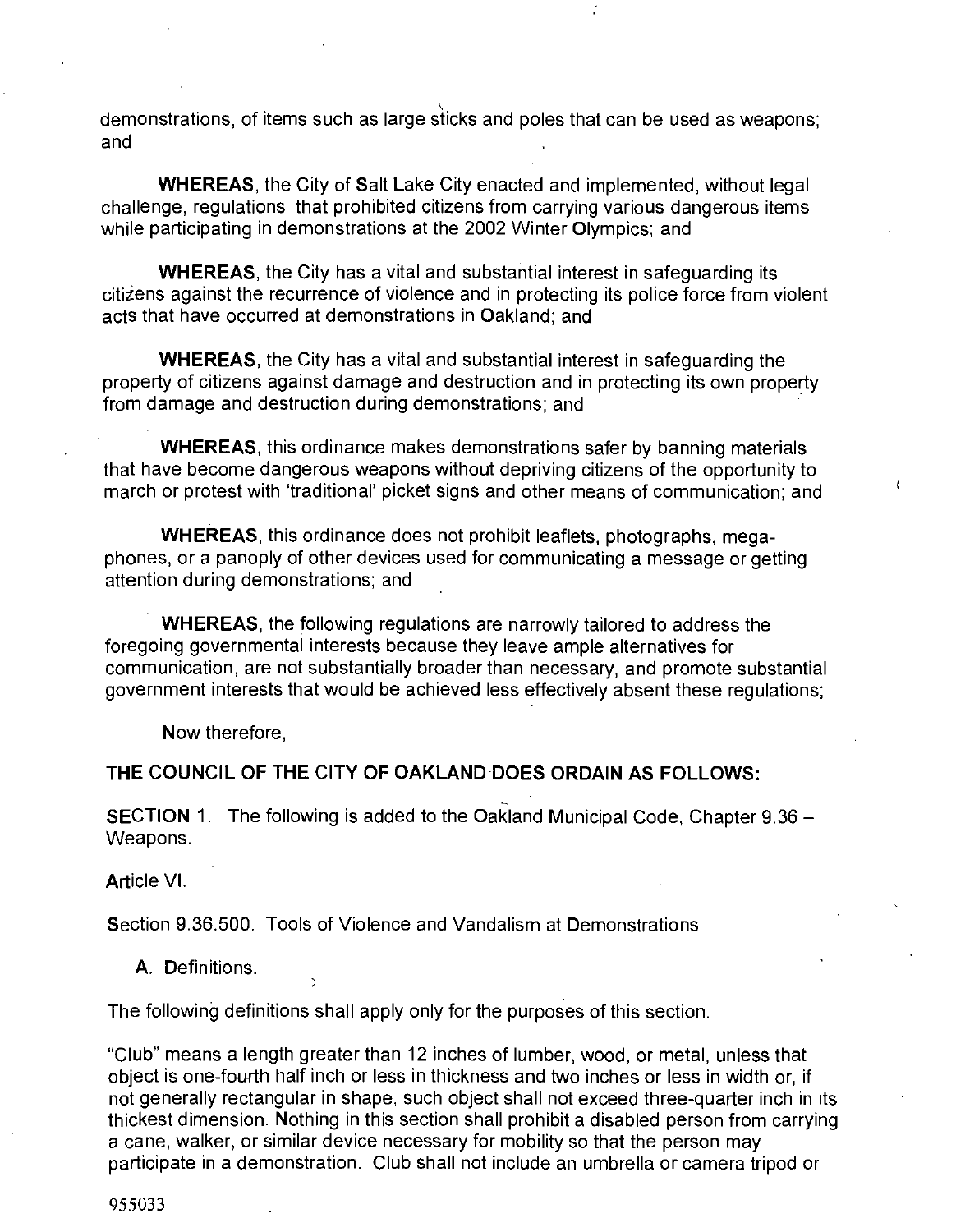monopod.

"Painting Device" means any aerosol paint can or pressurized paint sprayer, including but not limited to, any improvised device.

"Paint Projectile" means any container, including a plastic bag or balloon, and containing paint and designed to be thrown or projected.

"Shield" means any metal sheet more than 24 inches wide and held by straps or a handle attached on the holder's side of the metal sheet and designed to provide impact protection for the holder.

"Wrench" means a wrench with a span greater than or expandable to one and a quarter inches standard or 30 millimeters metric and of a length of 12 inches or more.

B. Weapons and Vandalism Tools Prohibited.

No person shall carry or possess a Club, fire accelerant, fireworks. Painting Device, Paint Projectile, Shield, sling shot, hammer, or Wrench while participating in any demonstration.

C. Exemptions.

The prohibitions of this section shall not apply to any law enforcement agency employee, fire service agency employee, or public works employee who is carrying out official duties.

Ģ

D. Penalties.

1. Any person violating Subsection B is guilty of a misdemeanor punishable by imprisonment in the county jail not exceeding six months or by fine not exceeding one thousand dollars (\$1,000.00) or by both.

2. Remedies under this chapter are in addition to and do not supersede or limit any and all other remedies, civil or criminal. The remedies provided for herein shall be cumulative and not exclusive.

## SECTION 2. Severability.

If any article, section, subsection sentence, clause or phrase of this ordinance or exhibit is held to be invalid or unconstitutional, the offending portion shall be severed and shall not affect the validity of remaining portions, which shall remain in full force and effect.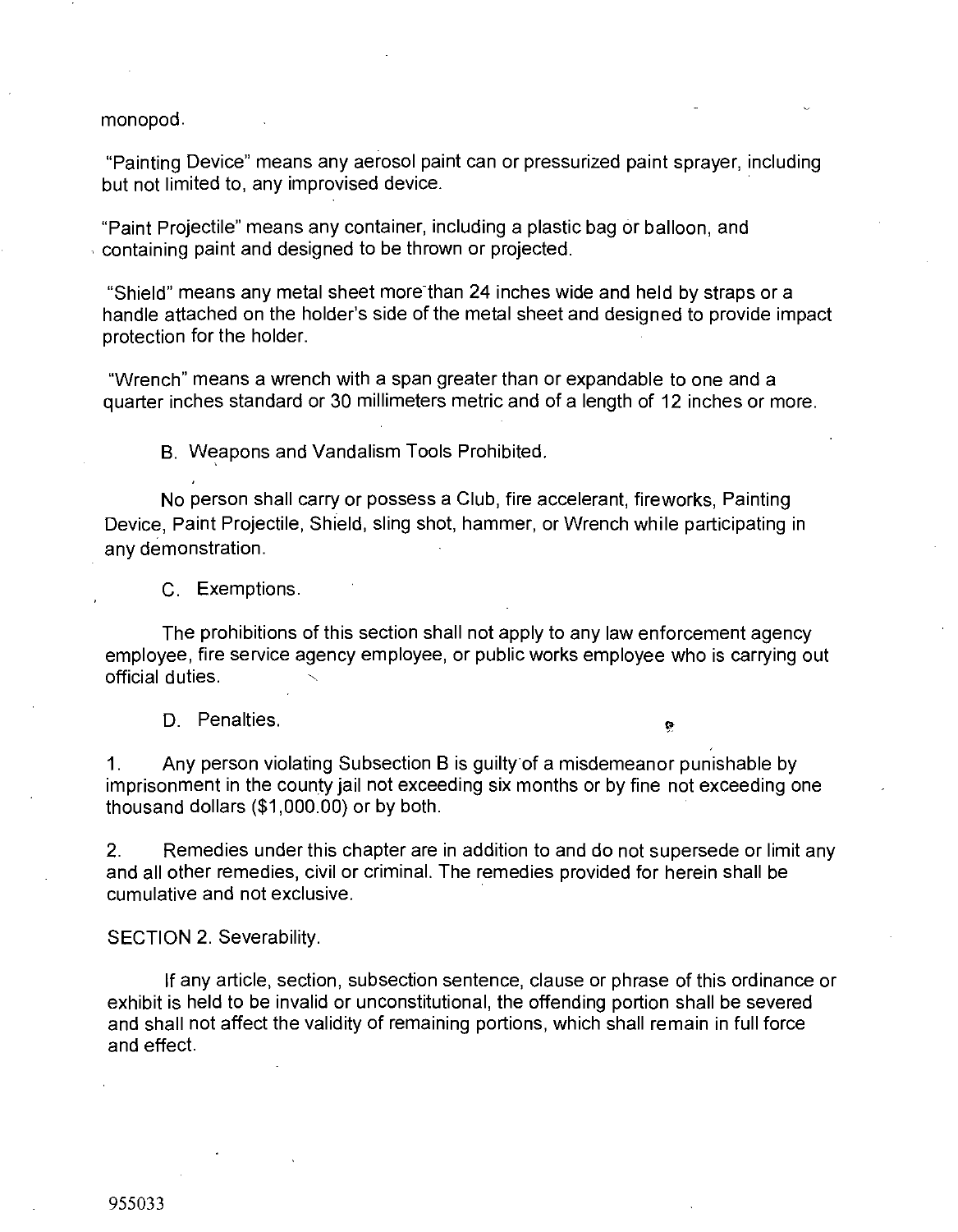SECTION 3. Effective Date.

This ordinance shall become effective.immediately on final adoption if it receives six or more affirmative votes; otherwise it shall become effective upon the seventh day after final adoption.

SECTION 4. Status Report.

The City Administrator's Office shall return to the City Council within 24 months of the enactment of this ordinance with a status report.

IN COUNCIL, OAKLAND, CALIFORNIA 20

PASSED BY THE FOLLOWING VOTE:

AYES - BROOKS, KALB, KAPLAN, GALLO, GIBSON MCELHANEY, REID, SCHAAF and PRESIDENT KERNIGHAN, NOES-ABSENT - ABSTENTION -

ATTEST:

LaTonda Simmons City Clerk and Clerk of the Council of the City of Oakland, California